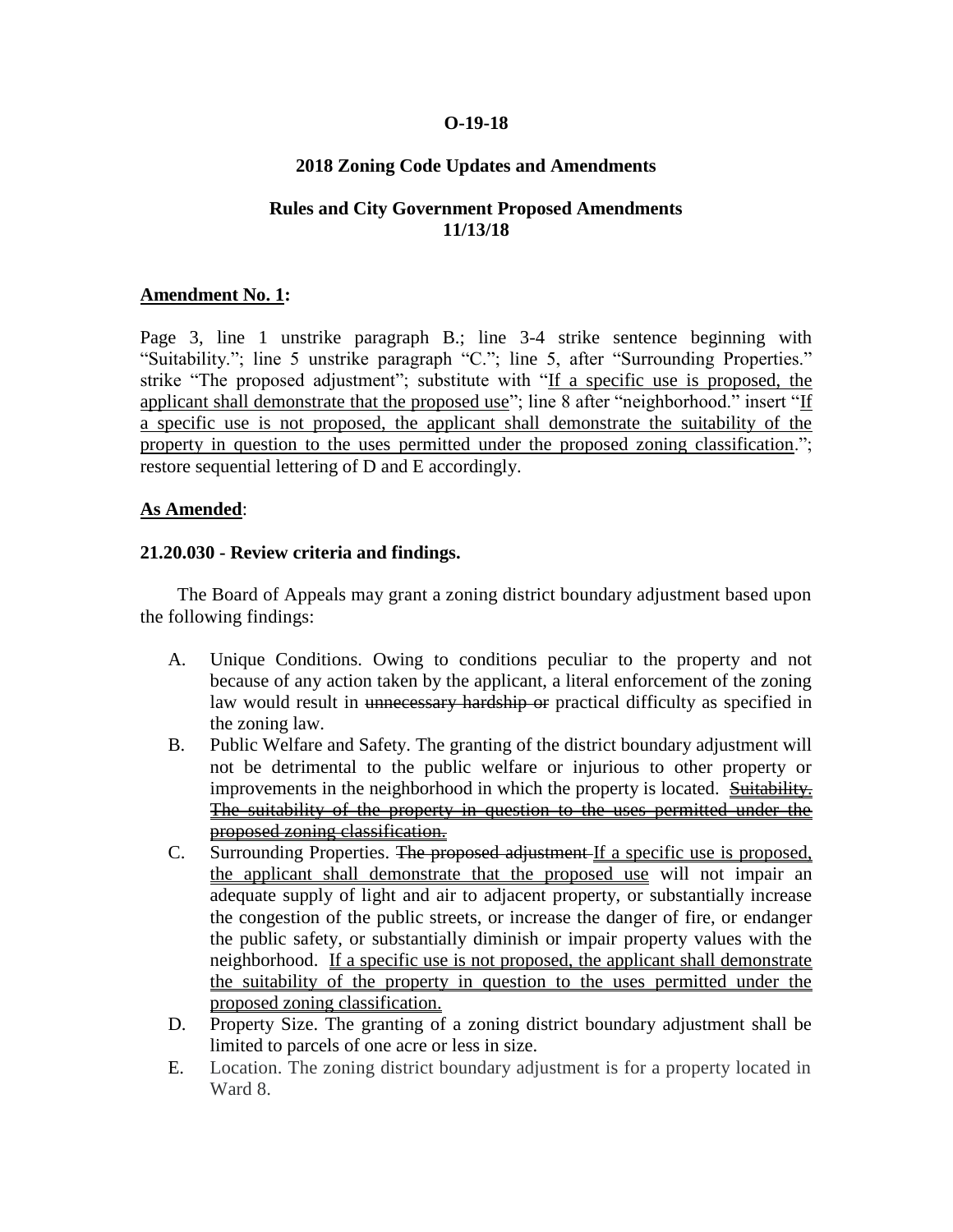### **Amendment No. 2:**

Page 3, line 23 after "or lots" insert "for a building or structure erected prior to August 10, 1970"; line 23-24 unstrike "However, for buildings or structures erected after August 10, 1970, the respective area and width of the lot or lots shall not be less than eighty percent of the required area and width."; line 23 after "However," insert "for buildings or structures erected after August 10, 1970,"

## **As Amended:**

B. To permit the use of a lot or lots for a use not otherwise allowed solely because of the insufficient area or width of the lot or lots for a building or structure erected prior to August 10, 1970. However, for buildings or structures erected after August 10, 1970, the respective area and width of the lot or lots shall not be less than eighty percent of the required area and width. Lot area and lot width variances for existing legally established religious institutions may exceed eighty percent of the applicable lot area and width requirements.

## **Amendment No. 3**

Page 4, lines 12-22, unstrike paragraph E; line 23 unstrike "F."; Page 6, remove underlining and strikeout in Illustrations; Page 6, line 2 strike "F." unstrike "G."; Page 7, line 14 strike "G" and unstrike "H"; Page 7, unstrike lines 31-34.

**Rationale**: Restore original language for Sections 21.38.030 and 21.44.030 (from page 3, line 40 to page 9, line 30). These sections will not be amended by this ordinance at this time.

### **Amendment No. 4**

Page 10, unstrike lines 20-23; line 23, after "wall," insert, "Where there are practical difficulties, such as the particular physical surroundings, shape, or topographical conditions of the specific property or other existing conditions where strict compliance with the standard is unreasonable, the Director of Planning and Zoning may waive this requirement." Restore sequential lettering of H. through L. accordingly.

## **As Amended:**

G. All fences and walls shall be installed with the finished side facing out, so that posts and lateral supports are not on the side of the fence or wall which faces an adjacent property or public right-of-way, unless such supporting members are exposed on both sides due to the specific design of the fence or wall. Where there are practical